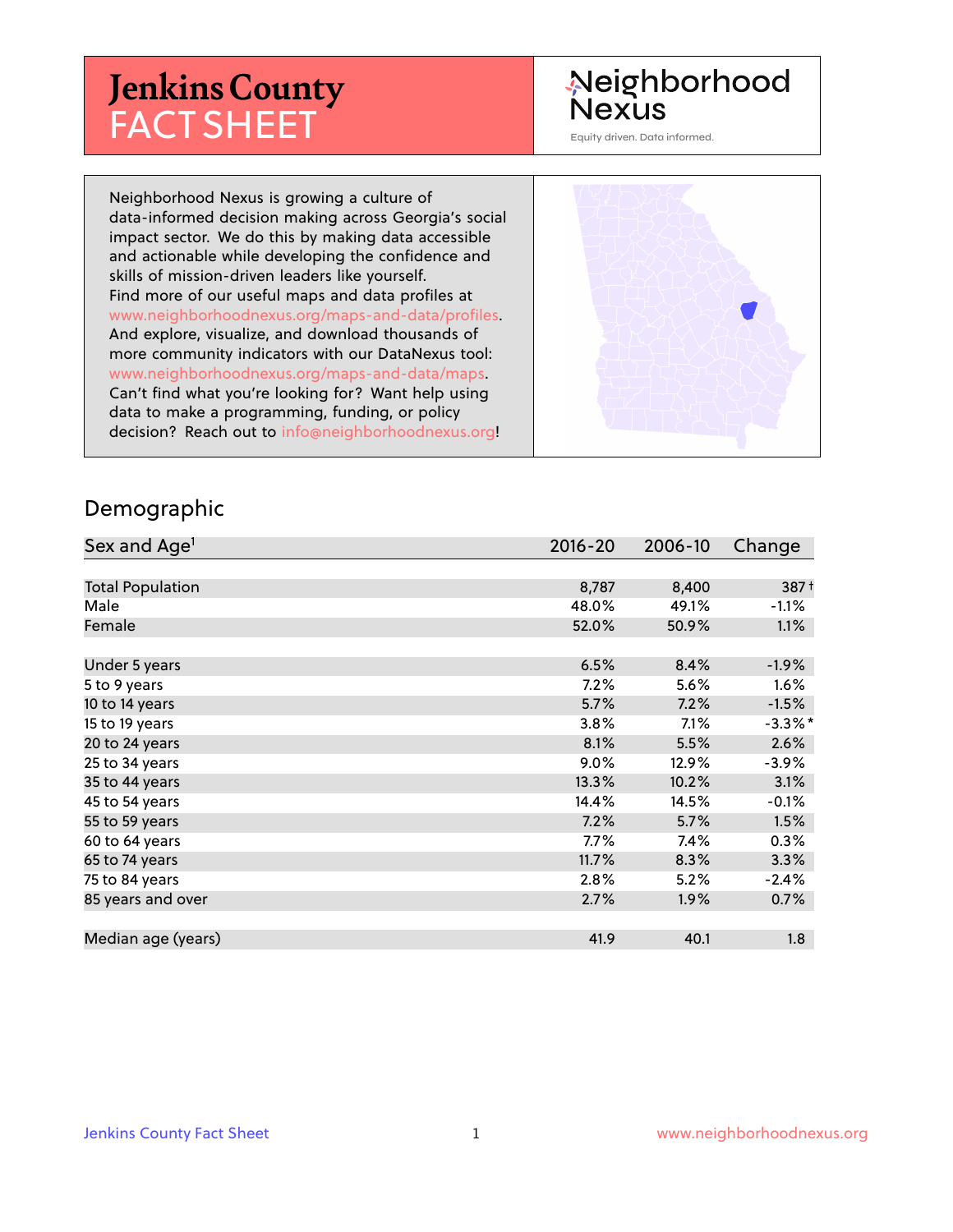# Demographic, continued...

| Race <sup>2</sup>                                            | $2016 - 20$ | 2006-10 | Change     |
|--------------------------------------------------------------|-------------|---------|------------|
| <b>Total population</b>                                      | 8,787       | 8,400   | 387+       |
| One race                                                     | 98.6%       | 97.9%   | 0.6%       |
| White                                                        | 58.1%       | 60.1%   | $-2.1%$    |
| <b>Black or African American</b>                             | 35.6%       | 36.0%   | $-0.4%$    |
| American Indian and Alaska Native                            | 2.1%        | 0.0%    | 2.1%       |
| Asian                                                        | 0.7%        | $0.0\%$ | 0.7%       |
| Native Hawaiian and Other Pacific Islander                   | 0.0%        | 0.0%    | 0.0%       |
| Some other race                                              | 2.1%        | 1.8%    | 0.4%       |
| Two or more races                                            | 1.4%        | 2.1%    | $-0.6%$    |
| Race alone or in combination with other race(s) <sup>3</sup> | $2016 - 20$ | 2006-10 | Change     |
| Total population                                             | 8,787       | 8,400   | 387+       |
| White                                                        | 58.4%       | 61.6%   | $-3.2%$    |
| <b>Black or African American</b>                             | 36.7%       | 38.1%   | $-1.4%$    |
| American Indian and Alaska Native                            | 3.2%        | 0.9%    | $2.3\%$ *  |
| Asian                                                        | 0.7%        | 0.0%    | 0.7%       |
| Native Hawaiian and Other Pacific Islander                   | 0.1%        | 0.0%    | 0.1%       |
| Some other race                                              | 2.4%        | 2.3%    | 0.1%       |
| Hispanic or Latino and Race <sup>4</sup>                     | $2016 - 20$ | 2006-10 | Change     |
| <b>Total population</b>                                      | 8,787       | 8,400   | 387+       |
| Hispanic or Latino (of any race)                             | 6.3%        | 5.5%    | 0.8%       |
| Not Hispanic or Latino                                       | 93.7%       | 94.5%   | $-0.8%$    |
| White alone                                                  | 55.3%       | 57.4%   | $-2.0%$    |
| Black or African American alone                              | 35.6%       | 36.0%   | $-0.4%$    |
| American Indian and Alaska Native alone                      | 0.7%        | 0.0%    | 0.7%       |
| Asian alone                                                  | 0.7%        | 0.0%    | 0.7%       |
| Native Hawaiian and Other Pacific Islander alone             | 0.0%        | $0.0\%$ | 0.0%       |
| Some other race alone                                        | 0.0%        | 0.0%    | 0.0%       |
| Two or more races                                            | 1.3%        | 1.1%    | 0.3%       |
| U.S. Citizenship Status <sup>5</sup>                         | $2016 - 20$ | 2006-10 | Change     |
| Foreign-born population                                      | 411         | 370     | 41         |
| Naturalized U.S. citizen                                     | 37.5%       | 0.0%    | 37.5%      |
| Not a U.S. citizen                                           | 62.5%       | 100.0%  | $-37.5%$ + |
|                                                              |             |         |            |
| Citizen, Voting Age Population <sup>6</sup>                  | $2016 - 20$ | 2006-10 | Change     |
| Citizen, 18 and over population                              | 6,663       | 6,010   | 653*       |
| Male                                                         | 47.0%       | 46.5%   | 0.5%       |
| Female                                                       | 53.0%       | 53.5%   | $-0.5%$    |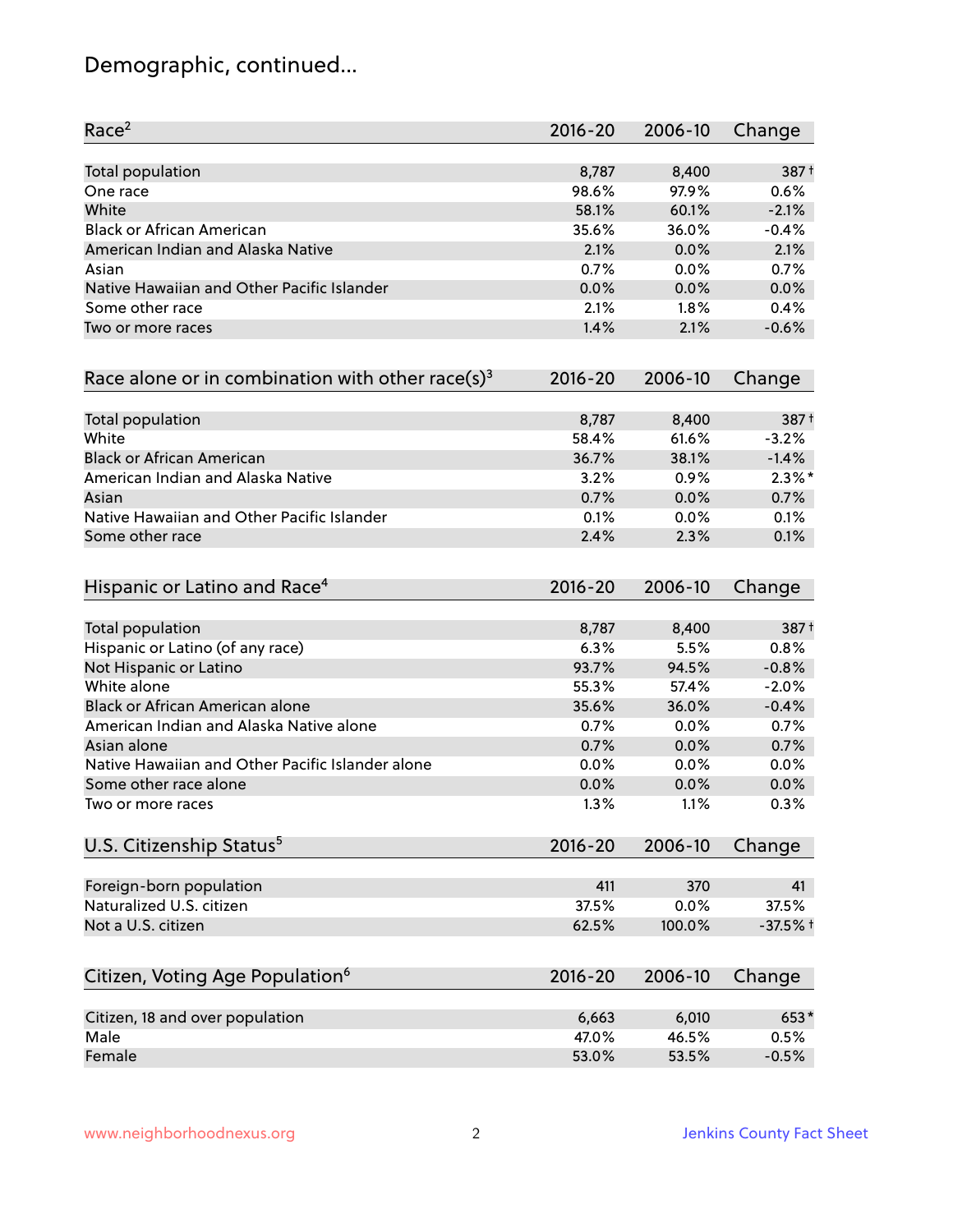#### Economic

| Income <sup>7</sup>                                 | $2016 - 20$ | 2006-10 | Change      |
|-----------------------------------------------------|-------------|---------|-------------|
|                                                     |             |         |             |
| All households                                      | 3,392       | 3,125   | 267         |
| Less than \$10,000                                  | 14.5%       | 11.1%   | 3.4%        |
| \$10,000 to \$14,999                                | 18.1%       | 14.8%   | 3.3%        |
| \$15,000 to \$24,999                                | 15.8%       | 19.7%   | $-3.9%$     |
| \$25,000 to \$34,999                                | 14.9%       | 12.9%   | 2.0%        |
| \$35,000 to \$49,999                                | 10.8%       | 11.5%   | $-0.7%$     |
| \$50,000 to \$74,999                                | 17.4%       | 15.4%   | 2.0%        |
| \$75,000 to \$99,999                                | 3.4%        | 3.9%    | $-0.5%$     |
| \$100,000 to \$149,999                              | 4.8%        | 4.3%    | 0.6%        |
| \$150,000 to \$199,999                              | 0.3%        | 3.9%    | $-3.6\%$ *  |
| \$200,000 or more                                   | 0.1%        | 2.6%    | $-2.5%$     |
| Median household income (dollars)                   | 25,712      | 27,686  | $-1,974$    |
| Mean household income (dollars)                     | 36,020      | 46,505  | $-10,485$   |
| With earnings                                       | 68.1%       | 67.1%   | 1.0%        |
| Mean earnings (dollars)                             | 37,196      | 55,681  | $-18,485*$  |
| <b>With Social Security</b>                         | 38.1%       | 42.4%   | $-4.3%$     |
| Mean Social Security income (dollars)               | 14,863      | 13,538  | 1,325       |
| With retirement income                              | 20.1%       | 12.3%   | $7.8\%$ *   |
| Mean retirement income (dollars)                    | 11,691      | 8,619   | 3,072       |
| With Supplemental Security Income                   | 18.6%       | 6.0%    | 12.6%*      |
| Mean Supplemental Security Income (dollars)         | 8,441       | 8,265   | 176         |
| With cash public assistance income                  | 2.3%        | 3.4%    | $-1.2%$     |
| Mean cash public assistance income (dollars)        | 1,717       | 1,684   | 33          |
| With Food Stamp/SNAP benefits in the past 12 months | 28.1%       | 15.6%   | 12.5%*      |
|                                                     |             |         |             |
| Families                                            | 2,066       | 2,059   | 7           |
| Less than \$10,000                                  | 2.1%        | 4.5%    | $-2.4%$     |
| \$10,000 to \$14,999                                | 19.6%       | 7.9%    | $11.6\%$ *  |
| \$15,000 to \$24,999                                | 11.1%       | 25.9%   | $-14.8\%$ * |
| \$25,000 to \$34,999                                | 12.8%       | 8.8%    | 3.9%        |
| \$35,000 to \$49,999                                | 14.2%       | 16.1%   | $-1.9%$     |
| \$50,000 to \$74,999                                | 26.2%       | 16.0%   | 10.2%*      |
| \$75,000 to \$99,999                                | 5.5%        | 4.4%    | 1.1%        |
| \$100,000 to \$149,999                              | 7.9%        | 8.5%    | $-0.6%$     |
| \$150,000 to \$199,999                              | 0.4%        | 3.8%    | $-3.4%$     |
| \$200,000 or more                                   | 0.1%        | 3.9%    | $-3.8%$     |
| Median family income (dollars)                      | 39,241      | 35,876  | 3,365       |
| Mean family income (dollars)                        | 47,159      | 56,382  | $-9,223$    |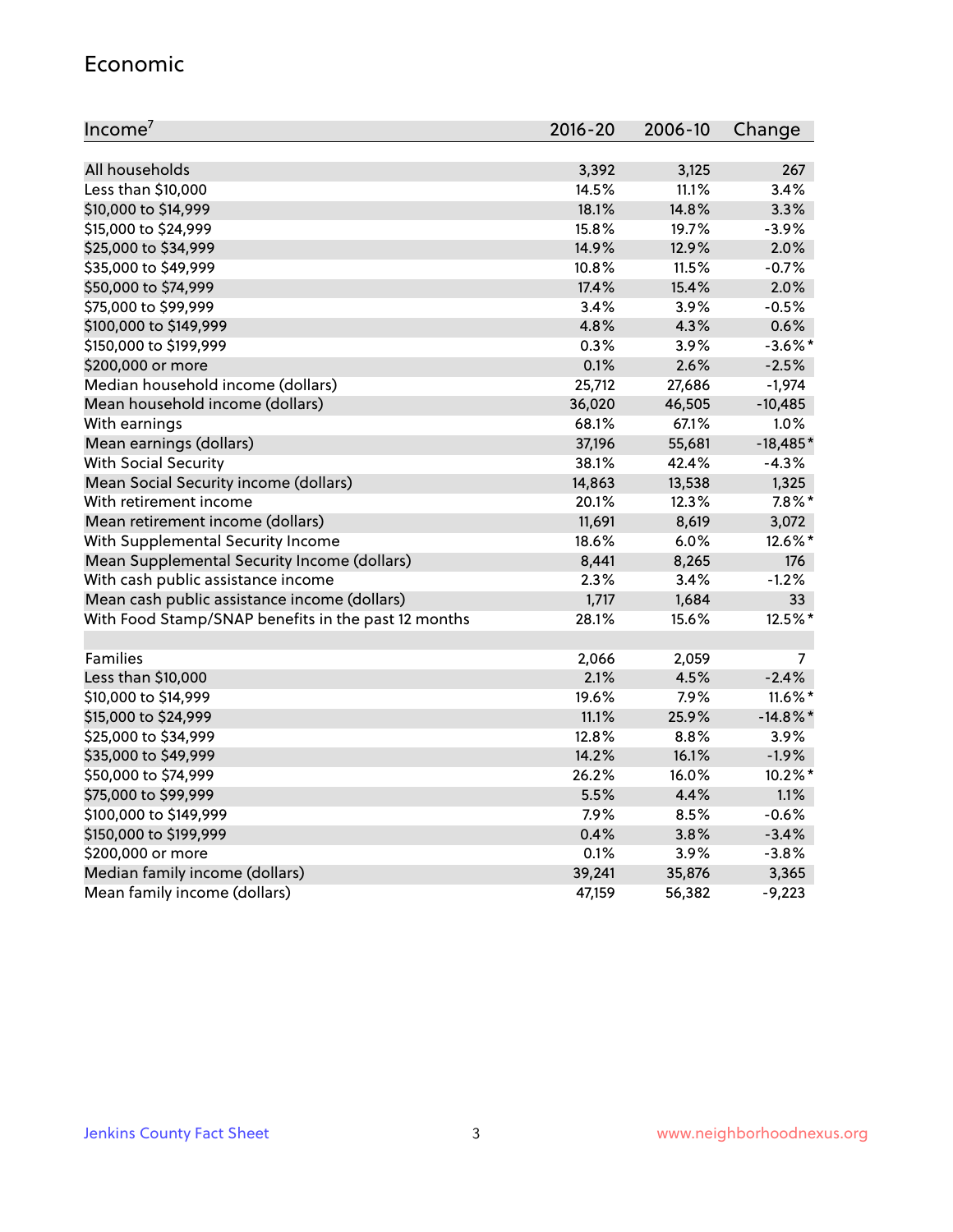### Economic, continued...

| Income, continued <sup>8</sup>                                        | $2016 - 20$ | 2006-10 | Change             |
|-----------------------------------------------------------------------|-------------|---------|--------------------|
|                                                                       |             |         |                    |
| Nonfamily households                                                  | 1,326       | 1,066   | 260                |
| Median nonfamily income (dollars)                                     | 14,490      | 14,314  | 176                |
| Mean nonfamily income (dollars)                                       | 18,132      | 20,640  | $-2,508$           |
| Median earnings for workers (dollars)                                 | 17,927      | 21,415  | $-3,488$           |
| Median earnings for male full-time, year-round workers                | 26,808      | 36,391  | $-9,583*$          |
| (dollars)                                                             |             |         |                    |
| Median earnings for female full-time, year-round workers<br>(dollars) | 25,979      | 25,814  | 165                |
| Per capita income (dollars)                                           | 14,212      | 17,629  | $-3,416$           |
|                                                                       |             |         |                    |
| Families and People Below Poverty Level <sup>9</sup>                  | 2016-20     | 2006-10 | Change             |
|                                                                       |             |         |                    |
| <b>All families</b>                                                   | 27.5%       | 17.6%   | $9.9\%$ *          |
| With related children under 18 years                                  | 27.7%       | 23.9%   | 3.9%               |
| With related children under 5 years only                              | 62.7%       | 12.7%   | 50.0%              |
| Married couple families                                               | 23.8%       | 11.6%   | 12.1%*             |
| With related children under 18 years                                  | 14.6%       | 13.3%   | 1.2%               |
| With related children under 5 years only                              | 62.7%       | 9.1%    | 53.6%*             |
| Families with female householder, no husband present                  | 45.8%       | 32.0%   | 13.8%              |
| With related children under 18 years                                  | 63.6%       | 40.1%   | 23.5%*             |
| With related children under 5 years only                              | (X)         | 20.9%   | $(X)$ <sup>+</sup> |
| All people                                                            | 34.5%       | 19.1%   | 15.4%*             |
| Under 18 years                                                        | 42.5%       | 24.1%   | 18.4%              |
| Related children under 18 years                                       | 42.2%       | 24.1%   | 18.1%*             |
| Related children under 5 years                                        | 68.2%       | 18.1%   | 50.1%*             |
| Related children 5 to 17 years                                        | 33.0%       | 27.4%   | 5.6%               |
| 18 years and over                                                     | 32.6%       | 17.5%   | 15.1%*             |
| 18 to 64 years                                                        | 36.4%       | 16.7%   | 19.7%*             |
| 65 years and over                                                     | 19.0%       | 20.8%   | $-1.8%$            |
| People in families                                                    | 27.9%       | 17.0%   | 10.9%*             |
| Unrelated individuals 15 years and over                               | 57.6%       | 29.1%   | 28.5%*             |
|                                                                       |             |         |                    |
| Non-Hispanic white people                                             | 18.6%       | 10.5%   | $8.2\%$ *          |
| Black or African-American people                                      | 49.5%       | 30.0%   | 19.6%*             |
| Asian people                                                          | 0.0%        | (X)     | $(X)$ <sup>+</sup> |
| Hispanic or Latino people                                             | 87.6%       | 42.1%   | 45.5%              |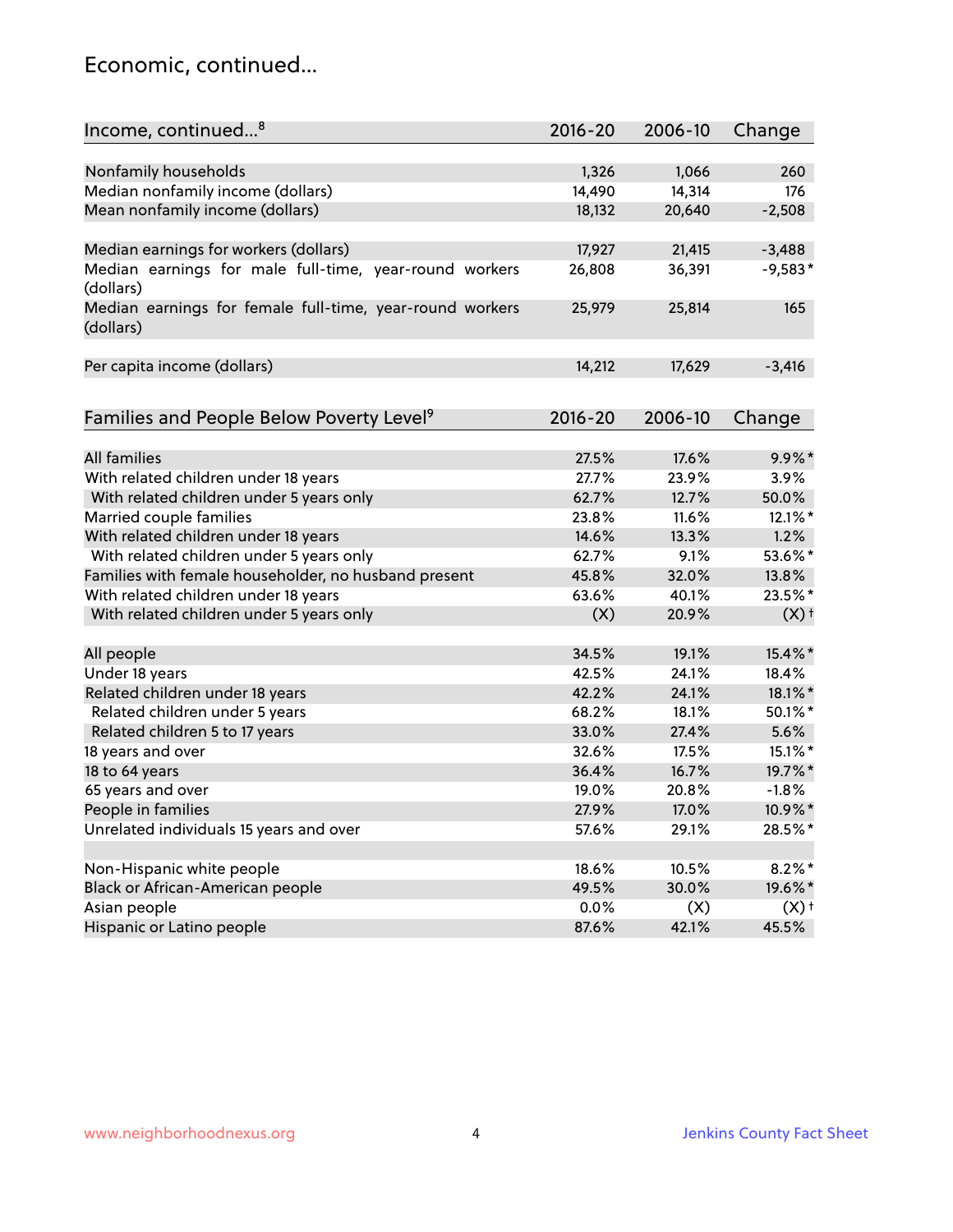# Employment

| Employment Status <sup>10</sup>                                                               | 2010        | 2020    | Change          |
|-----------------------------------------------------------------------------------------------|-------------|---------|-----------------|
| In Labor Force                                                                                | 3,178       | 3,229   | 3,229           |
| <b>Unemployment Rate</b>                                                                      | 6.3%        | 15.2%   | $-8.9%$         |
| Industry <sup>11</sup>                                                                        | $2016 - 20$ | 2006-10 | Change          |
|                                                                                               |             |         |                 |
| Civilian employed population 16 years and over                                                | 3,296       | 3,277   | 19              |
| Agriculture, forestry, fishing and hunting, and mining                                        | 8.4%        | 3.4%    | 5.0%            |
| Construction                                                                                  | 7.1%        | 8.7%    | $-1.7%$         |
| Manufacturing                                                                                 | 10.9%       | 20.2%   | $-9.3%$ *       |
| Wholesale trade                                                                               | 1.2%        | 1.4%    | $-0.3%$         |
| Retail trade                                                                                  | 7.7%        | 19.7%   | $-12.0\%$ *     |
| Transportation and warehousing, and utilities                                                 | 11.2%       | 2.3%    | $8.9\%$ *       |
| Information                                                                                   | 0.2%        | 0.0%    | 0.2%            |
| Finance and insurance, and real estate and rental and leasing                                 | 6.1%        | 3.2%    | 2.9%            |
| Professional, scientific, and management, and administrative<br>and waste management services | 6.4%        | 6.9%    | $-0.5%$         |
| Educational services, and health care and social assistance                                   | 15.2%       | 15.3%   | $-0.1%$         |
| Arts, entertainment, and recreation, and accommodation and<br>food services                   | 6.5%        | 5.9%    | 0.6%            |
| Other services, except public administration                                                  | 10.2%       | 7.2%    | 3.1%            |
| <b>Public administration</b>                                                                  | 9.0%        | 5.9%    | 3.1%            |
| Occupation <sup>12</sup>                                                                      | $2016 - 20$ | 2006-10 | Change          |
|                                                                                               |             |         |                 |
| Civilian employed population 16 years and over                                                | 3,296       | 3,277   | 19 <sup>°</sup> |
| Management, business, science, and arts occupations                                           | 30.3%       | 19.0%   | $11.3\%$ *      |
| Service occupations                                                                           | 19.8%       | 12.3%   | $7.5%$ *        |
| Sales and office occupations                                                                  | 19.5%       | 35.1%   | $-15.6\%$ *     |
| Natural<br>resources,<br>construction,<br>and<br>maintenance<br>occupations                   | 7.4%        | 17.9%   | $-10.5\%$ *     |
| Production, transportation, and material moving occupations                                   | 23.1%       | 15.7%   | $7.3\%$ *       |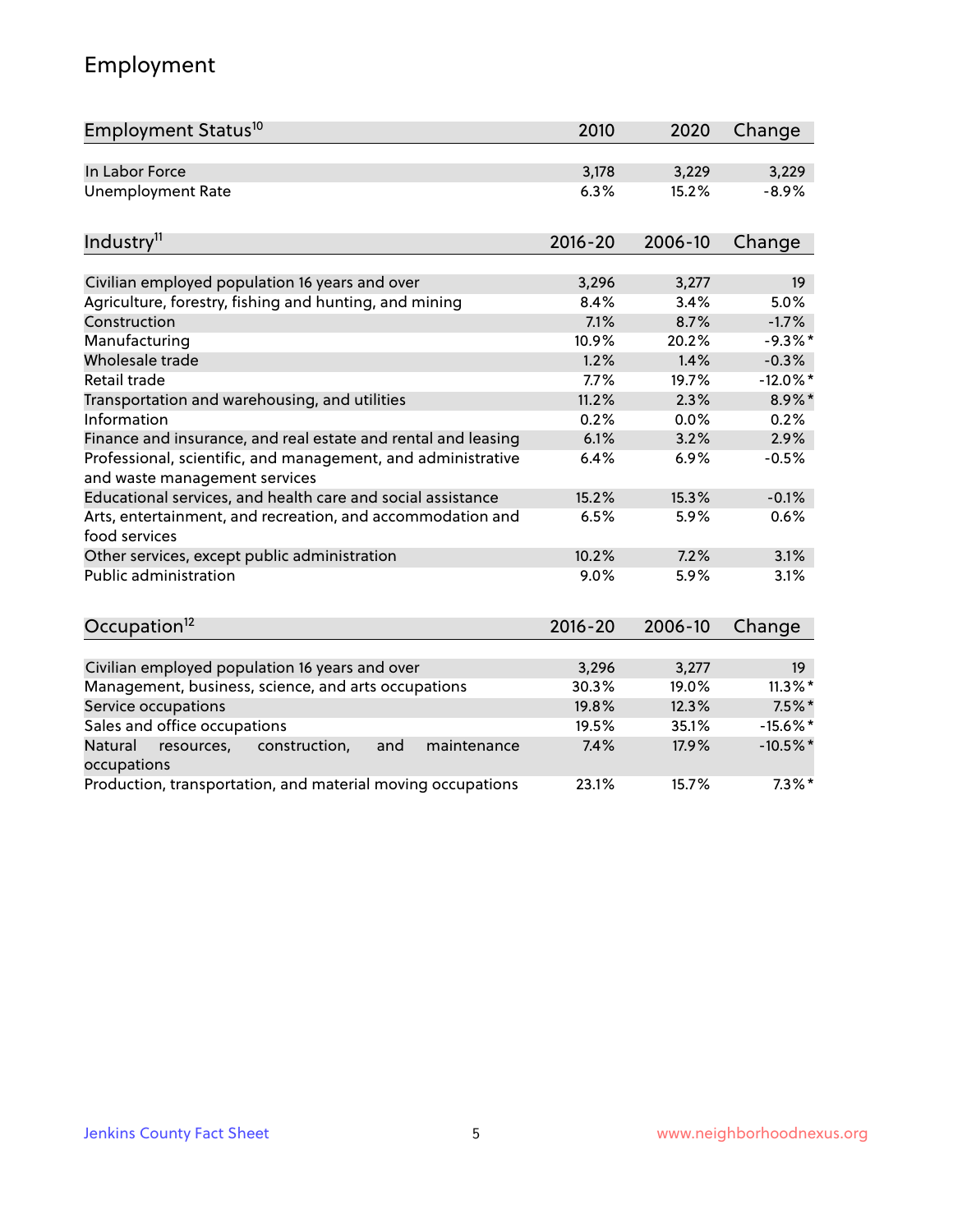# Employment, continued...

| Class of Worker <sup>13</sup>                          | $2016 - 20$ | 2006-10 | Change    |
|--------------------------------------------------------|-------------|---------|-----------|
| Civilian employed population 16 years and over         | 3,296       | 3,277   | 19        |
| Private wage and salary workers                        | 62.9%       | 72.4%   | $-9.5%$ * |
| Government workers                                     | 20.6%       | 18.5%   | 2.1%      |
| Self-employed in own not incorporated business workers | 16.6%       | 8.3%    | $8.3\%$ * |
| Unpaid family workers                                  | 0.0%        | 0.8%    | $-0.8%$   |
|                                                        |             |         |           |
| Job Flows <sup>14</sup>                                | 2019        | 2010    | Change    |
| Total Jobs in county                                   | 1,356       | 1,332   | 24        |
| Held by residents of county                            | 47.2%       | 54.4%   | $-7.2%$   |
| Held by non-residents of county                        | 52.8%       | 45.6%   | 7.2%      |
|                                                        |             |         |           |
| Jobs by Industry Sector <sup>15</sup>                  | 2019        | 2010    | Change    |
| Total Jobs in county                                   | 1,356       | 1,332   | 24        |
| Goods Producing sectors                                | 10.0%       | 5.6%    | 4.4%      |
| Trade, Transportation, and Utilities sectors           | 17.3%       | 19.1%   | $-1.7%$   |
| All Other Services sectors                             | 72.7%       | 75.4%   | $-2.7%$   |
|                                                        |             |         |           |
| Total Jobs in county held by county residents          | 640         | 724     | $-84$     |
| <b>Goods Producing sectors</b>                         | 9.4%        | 6.1%    | 3.3%      |
| Trade, Transportation, and Utilities sectors           | 14.7%       | 16.2%   | $-1.5%$   |
| All Other Services sectors                             | 75.9%       | 77.8%   | $-1.8%$   |
| Jobs by Earnings <sup>16</sup>                         | 2019        | 2010    | Change    |
|                                                        |             |         |           |
| Total Jobs in county                                   | 1,356       | 1,332   | 24        |
| Jobs with earnings \$1250/month or less                | 30.2%       | 35.8%   | $-5.6%$   |
| Jobs with earnings \$1251/month to \$3333/month        | 39.5%       | 39.7%   | $-0.2%$   |
| Jobs with earnings greater than \$3333/month           | 30.2%       | 24.5%   | 5.8%      |
| Total Jobs in county held by county residents          | 640         | 724     | -84       |
| Jobs with earnings \$1250/month or less                | 31.9%       | 39.9%   | $-8.0%$   |
| Jobs with earnings \$1251/month to \$3333/month        | 40.3%       | 40.3%   | $-0.0\%$  |
| Jobs with earnings greater than \$3333/month           | 27.8%       | 19.8%   | 8.1%      |
|                                                        |             |         |           |
| Jobs by Age of Worker <sup>17</sup>                    | 2019        | 2010    | Change    |
|                                                        |             |         |           |
| Total Jobs in county                                   | 1,356       | 1,332   | 24        |
| Jobs with workers age 29 or younger                    | 21.6%       | 18.5%   | 3.1%      |
| Jobs with workers age 30 to 54                         | 52.1%       | 58.7%   | $-6.6%$   |
| Jobs with workers age 55 or older                      | 26.3%       | 22.7%   | 3.5%      |
| Total Jobs in county held by county residents          | 640         | 724     | -84       |
| Jobs with workers age 29 or younger                    | 18.9%       | 14.5%   | 4.4%      |
| Jobs with workers age 30 to 54                         | 49.4%       | 57.6%   | $-8.2%$   |
| Jobs with workers age 55 or older                      | 31.7%       | 27.9%   | 3.8%      |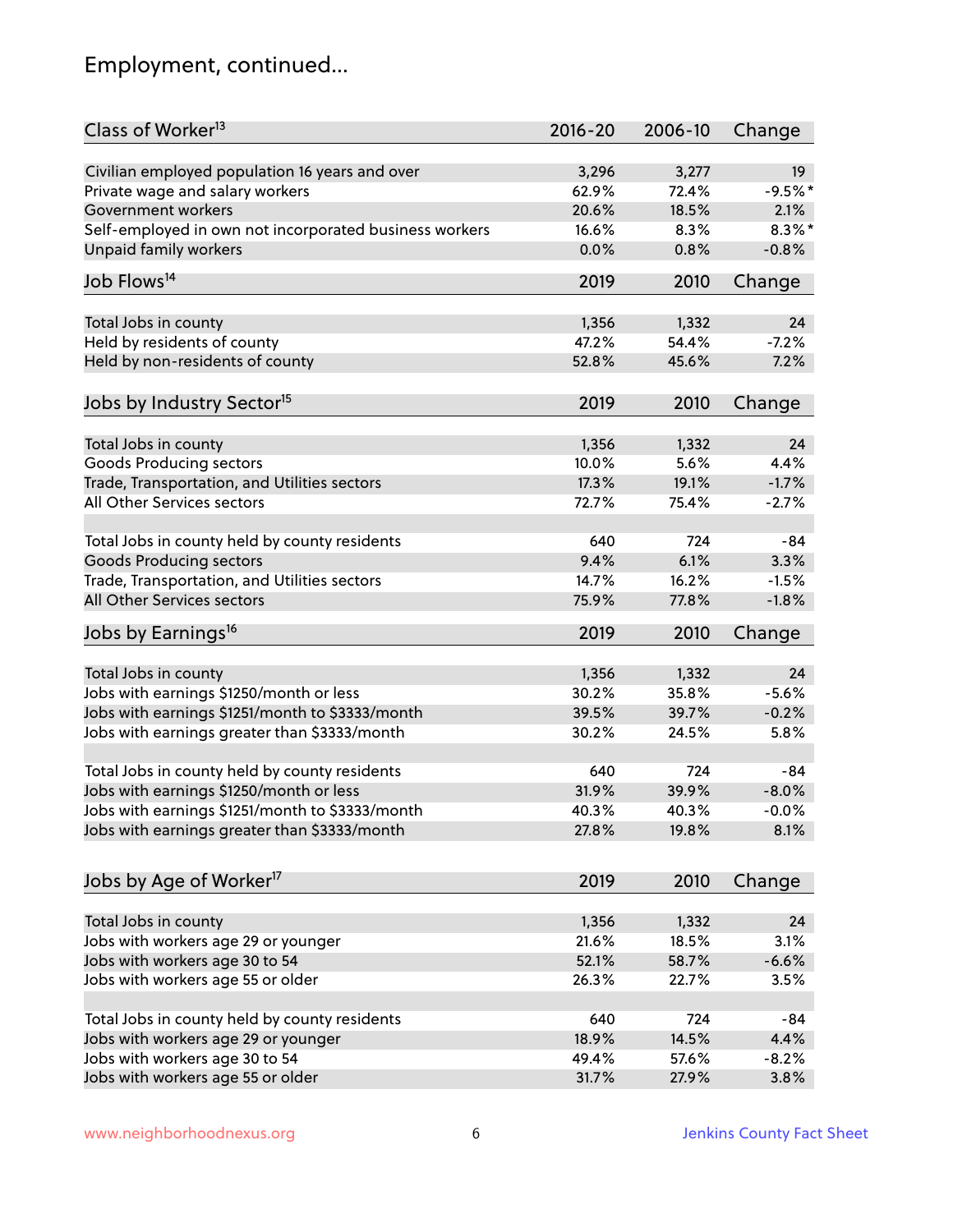#### Education

| Early Learning <sup>18</sup>                        |              |              | 2022         |
|-----------------------------------------------------|--------------|--------------|--------------|
| Licensed Capacity of Early Learning Centers         |              |              | 6            |
| Licenced capacity per 1,000 children ages 0-4       |              |              | 12.4         |
| School Enrollment <sup>19</sup>                     | 2022         | 2010         | Change       |
|                                                     |              |              |              |
| <b>Enrolled in Public School</b>                    | 1,166        | 1,517        | $-351$       |
| White                                               | 37.0%        | 37.7%        | $-0.7%$      |
| <b>Black or African-American</b>                    | 51.8%        | 54.6%        | $-2.8%$      |
| Asian                                               | 0.1%         | 0.0%         | 0.1%         |
| <b>Native American</b><br>Pacific Islander          | 0.0%         | 0.0%         | 0.0%         |
| <b>Biracial or Multi-Racial</b>                     | 0.0%<br>3.0% | 0.0%<br>2.9% | 0.0%<br>0.1% |
|                                                     |              | 4.1%         |              |
| Hispanic or Latino                                  | 8.1%         |              | 4.0%         |
| Georgia Milestones: 3rd Grade Reading <sup>20</sup> |              |              | 2019         |
| Number of Students Tested                           |              |              |              |
|                                                     |              |              | 76<br>23.7%  |
| Proficient or Distinguished                         |              |              |              |
| Georgia Milestones: 8th Grade Math <sup>21</sup>    |              |              | 2019         |
| <b>Number of Students Tested</b>                    |              |              | 71           |
| Proficient or Distinguished                         |              |              | 35.2%        |
| Graduation Rates <sup>22</sup>                      | 2021         | 2012         | Change       |
|                                                     |              |              |              |
| Cohort                                              | 82           | 102          | $-20$        |
| <b>High School Graduation Rate</b>                  | 81.7%        | 70.6%        | 11.1%        |
| Educational Attainment <sup>23</sup>                | $2016 - 20$  | 2006-10      | Change       |
| Population 25 years and over                        | 6,034        | 5,557        | 477*         |
| Less than 9th grade                                 | 7.0%         | 12.5%        | $-5.5%$ *    |
| 9th to 12th grade, no diploma                       | 14.9%        | 16.9%        | $-2.0\%$     |
| High school graduate (includes equivalency)         | 47.1%        | 38.8%        | $8.3\% *$    |
| Some college, no degree                             | 18.7%        | 10.8%        | $7.9\%*$     |
| Associate's degree                                  | 7.2%         | 8.2%         | $-1.0%$      |
| Bachelor's degree                                   | 3.4%         | 7.9%         | $-4.5%$      |
| Graduate or professional degree                     |              |              |              |
|                                                     | 1.8%         | 4.9%         | $-3.1%$      |
| Percent high school graduate or higher              | 78.1%        | 70.6%        | 7.6%         |
| Percent bachelor's degree or higher                 | 5.2%         | 12.8%        | $-7.6\%$ *   |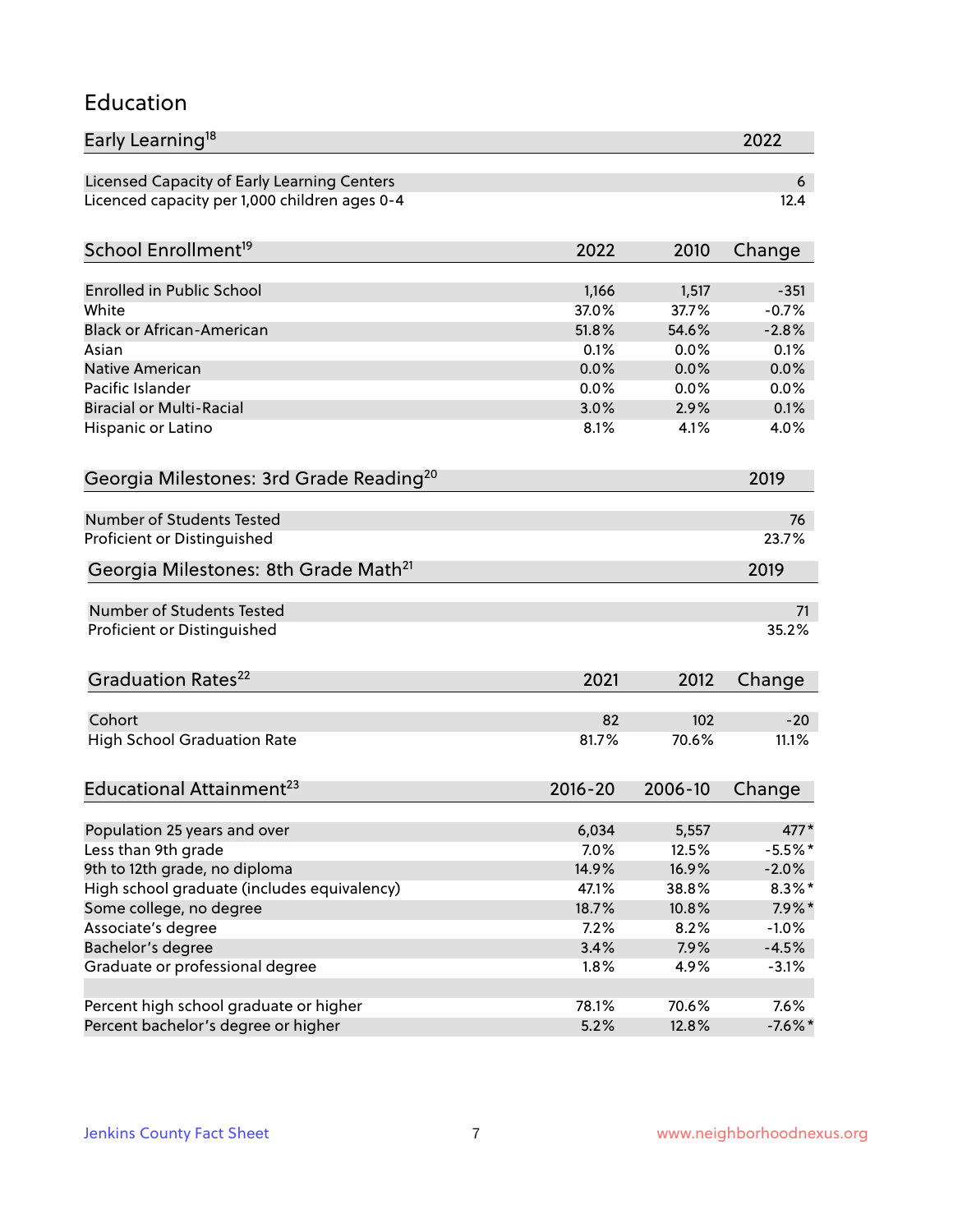### Housing

| Households by Type <sup>24</sup>                     | $2016 - 20$ | 2006-10 | Change     |
|------------------------------------------------------|-------------|---------|------------|
|                                                      |             |         |            |
| Total households                                     | 3,392       | 3,125   | 267        |
| Family households (families)                         | 60.9%       | 65.9%   | $-5.0%$    |
| With own children under 18 years                     | 23.9%       | 25.1%   | $-1.2%$    |
| Married-couple family                                | 48.1%       | 44.1%   | 4.1%       |
| With own children of the householder under 18 years  | 19.0%       | 14.5%   | 4.5%       |
| Male householder, no wife present, family            | 1.2%        | 3.2%    | $-2.1%$    |
| With own children of the householder under 18 years  | 0.1%        | 0.0%    | 0.1%       |
| Female householder, no husband present, family       | 11.6%       | 18.6%   | $-7.0\%$ * |
| With own children of the householder under 18 years  | 4.7%        | 10.5%   | $-5.8\%$ * |
| Nonfamily households                                 | 39.1%       | 34.1%   | 5.0%       |
| Householder living alone                             | 31.7%       | 32.6%   | $-0.9%$    |
| 65 years and over                                    | 17.3%       | 15.1%   | 2.2%       |
| Households with one or more people under 18 years    | 30.5%       | 33.5%   | $-3.1%$    |
| Households with one or more people 65 years and over | 32.9%       | 30.8%   | 2.1%       |
|                                                      |             |         |            |
| Average household size                               | 2.49        | 2.67    | $-0.17$    |
| Average family size                                  | 3.08        | 3.33    | $-0.25$    |
| Housing Occupancy <sup>25</sup>                      | $2016 - 20$ | 2006-10 | Change     |
|                                                      |             |         |            |
| Total housing units                                  | 4,567       | 4,421   | 146        |
| Occupied housing units                               | 74.3%       | 70.7%   | 3.6%       |
| Vacant housing units                                 | 25.7%       | 29.3%   | $-3.6%$    |
| Homeowner vacancy rate                               | 3.0         | 0.6     | $2.4*$     |
| Rental vacancy rate                                  | 15.7        | 27.2    | $-11.6$    |
| Units in Structure <sup>26</sup>                     | 2016-20     | 2006-10 | Change     |
|                                                      |             |         |            |
| Total housing units                                  | 4,567       | 4,421   | 146        |
| 1-unit, detached                                     | 60.8%       | 60.0%   | 0.8%       |
| 1-unit, attached                                     | 0.4%        | 1.8%    | $-1.5%$    |
| 2 units                                              | 1.3%        | 0.4%    | $0.9\%$ *  |
| 3 or 4 units                                         | 1.8%        | 0.7%    | 1.0%       |
| 5 to 9 units                                         | 0.5%        | 0.7%    | $-0.2%$    |
| 10 to 19 units                                       | 0.0%        | 0.0%    | 0.0%       |
| 20 or more units                                     | 0.5%        | 0.3%    | 0.2%       |
| Mobile home                                          | 34.7%       | 36.1%   | $-1.4%$    |
| Boat, RV, van, etc.                                  | 0.0%        | 0.0%    | $0.0\%$    |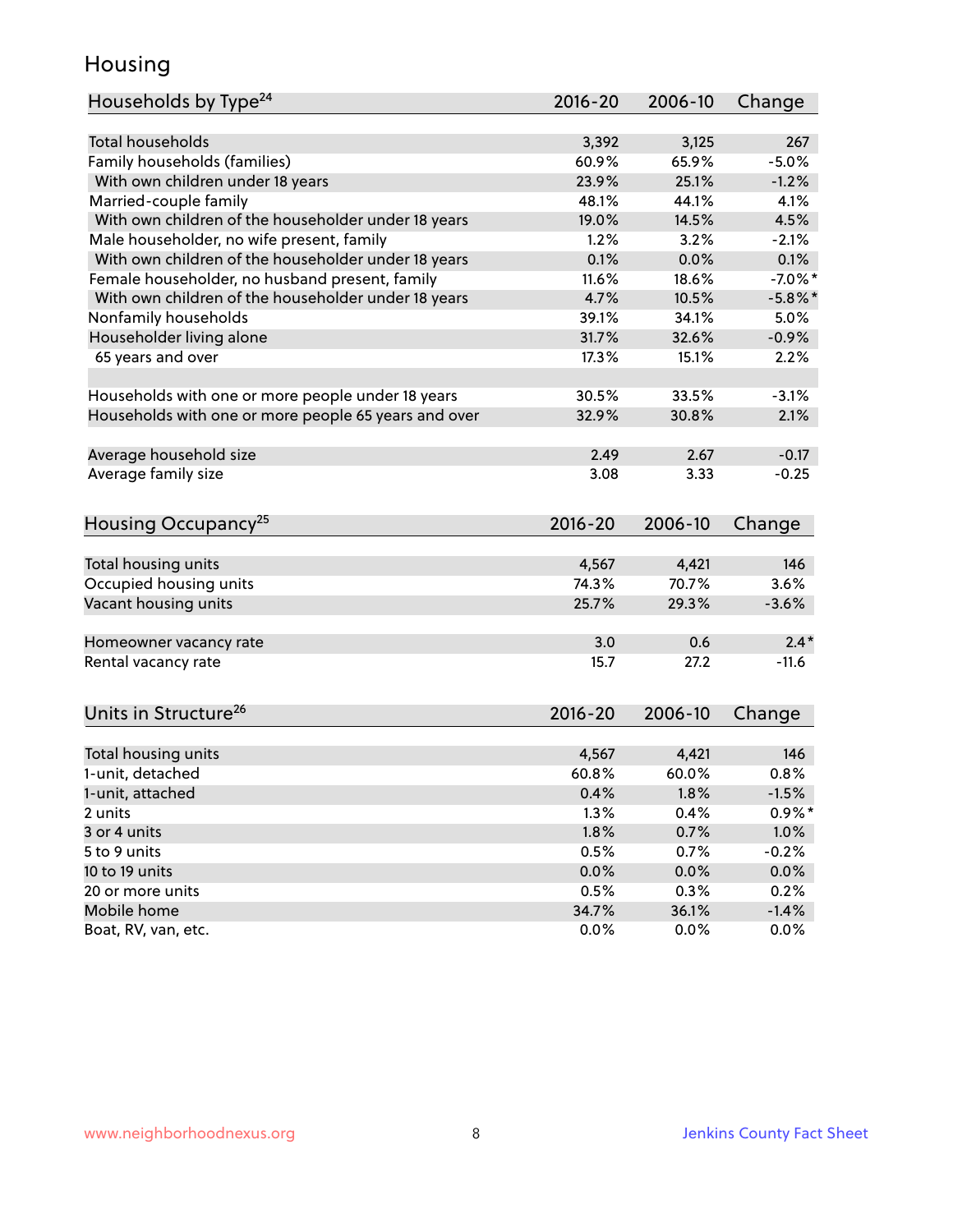# Housing, Continued...

| Year Structure Built <sup>27</sup>             | 2016-20     | 2006-10 | Change      |
|------------------------------------------------|-------------|---------|-------------|
| Total housing units                            | 4,567       | 4,421   | 146         |
| Built 2014 or later                            | 0.5%        | (X)     | (X)         |
| Built 2010 to 2013                             | 0.7%        | (X)     | (X)         |
| Built 2000 to 2009                             | 18.1%       | 8.8%    | $9.4\%$ *   |
| Built 1990 to 1999                             | 19.3%       | 12.9%   | $6.3\%$ *   |
| Built 1980 to 1989                             | 9.6%        | 12.0%   | $-2.4%$     |
| Built 1970 to 1979                             | 28.4%       | 23.8%   | 4.6%        |
| Built 1960 to 1969                             | 7.9%        | 14.0%   | $-6.1\%$ *  |
| Built 1950 to 1959                             | 7.6%        | 8.2%    | $-0.6%$     |
| Built 1940 to 1949                             | 4.3%        | 5.4%    | $-1.1%$     |
| Built 1939 or earlier                          | 3.7%        | 15.0%   | $-11.3\%$ * |
|                                                |             |         |             |
| Housing Tenure <sup>28</sup>                   | $2016 - 20$ | 2006-10 | Change      |
| Occupied housing units                         | 3,392       | 3,125   | 267         |
| Owner-occupied                                 | 75.4%       | 75.8%   | $-0.4%$     |
| Renter-occupied                                | 24.6%       | 24.2%   | 0.4%        |
| Average household size of owner-occupied unit  | 2.41        | 2.64    | $-0.23$     |
| Average household size of renter-occupied unit | 2.74        | 2.76    | $-0.02$     |
| Residence 1 Year Ago <sup>29</sup>             | 2016-20     | 2006-10 | Change      |
|                                                |             |         |             |
| Population 1 year and over                     | 8,627       | 8,153   | 474*        |
| Same house                                     | 89.1%       | 92.5%   | $-3.4%$     |
| Different house in the U.S.                    | 10.5%       | 7.5%    | 3.0%        |
| Same county                                    | 6.0%        | 5.6%    | 0.4%        |
| Different county                               | 4.5%        | 2.0%    | 2.6%        |
| Same state                                     | 4.4%        | 2.0%    | 2.5%        |
| Different state                                | 0.1%        | 0.0%    | 0.1%        |
| Abroad                                         | 0.4%        | 0.0%    | 0.4%        |
| Value of Housing Unit <sup>30</sup>            | $2016 - 20$ | 2006-10 | Change      |
| Owner-occupied units                           | 2,557       | 2,369   | 188         |
| Less than \$50,000                             | 43.8%       | 28.2%   | 15.6%*      |
| \$50,000 to \$99,999                           | 22.4%       | 37.9%   | $-15.4\%$ * |
| \$100,000 to \$149,999                         | 12.1%       | 10.6%   | 1.5%        |
| \$150,000 to \$199,999                         | 8.3%        | 8.6%    | $-0.4%$     |
| \$200,000 to \$299,999                         | 7.8%        | 8.8%    | $-1.0%$     |
| \$300,000 to \$499,999                         | 2.9%        | 4.0%    | $-1.1%$     |
| \$500,000 to \$999,999                         | 2.7%        | 0.0%    | 2.7%        |
| \$1,000,000 or more                            | 0.0%        | 2.0%    | $-2.0%$     |
| Median (dollars)                               | 61,300      | 69,700  | $-8,400$    |
| Mortgage Status <sup>31</sup>                  | 2016-20     | 2006-10 | Change      |
|                                                |             |         |             |
| Owner-occupied units                           | 2,557       | 2,369   | 188         |
| Housing units with a mortgage                  | 30.7%       | 48.8%   | $-18.2\%$ * |
| Housing units without a mortgage               | 69.3%       | 51.2%   | 18.2%*      |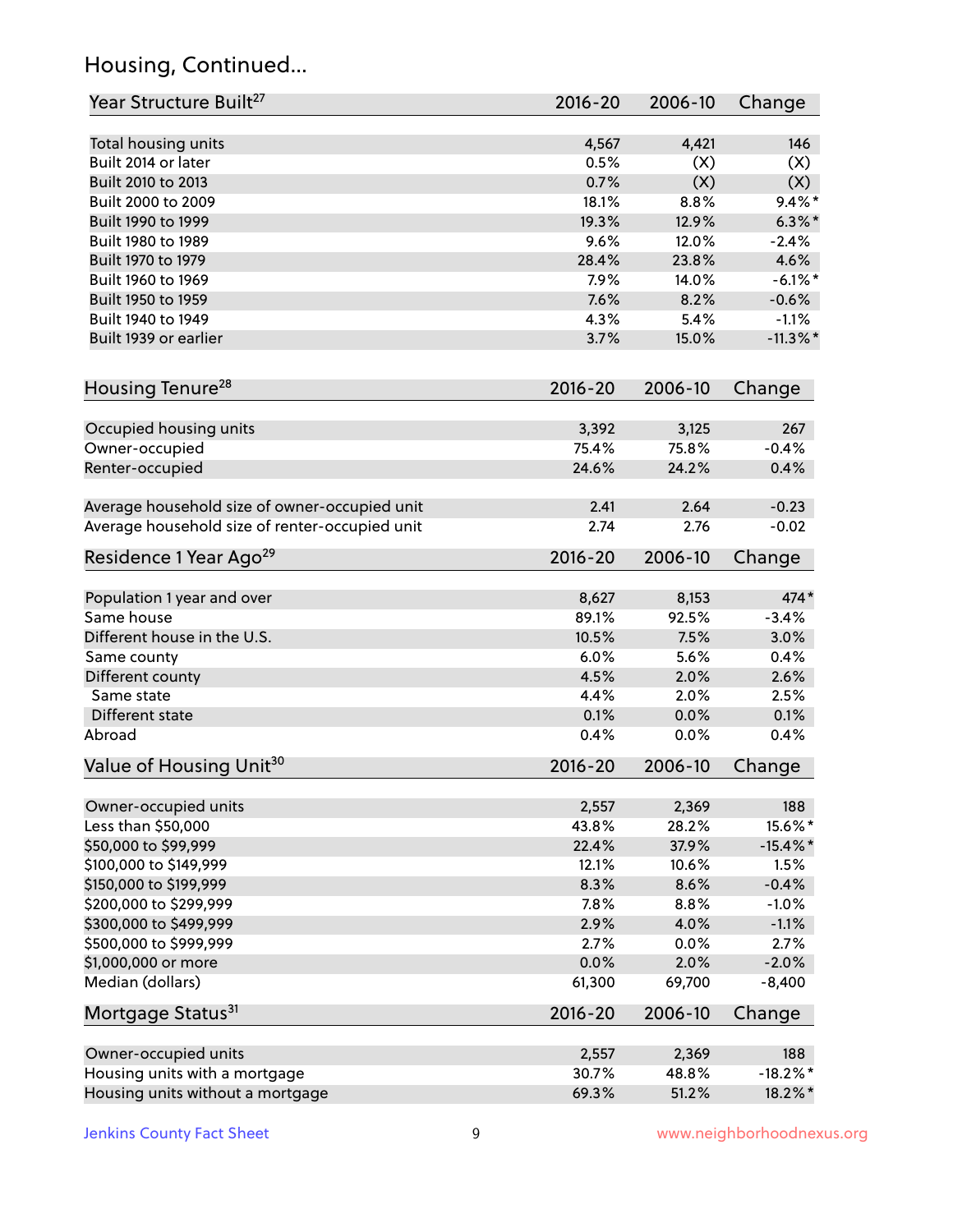# Housing, Continued...

| Selected Monthly Owner Costs <sup>32</sup>                                            | 2016-20     | 2006-10 | Change      |
|---------------------------------------------------------------------------------------|-------------|---------|-------------|
| Housing units with a mortgage                                                         | 784         | 1,157   | $-373*$     |
| Less than \$300                                                                       | 0.0%        | 0.0%    | $0.0\%$     |
| \$300 to \$499                                                                        | 1.0%        | 6.0%    | $-4.9%$     |
| \$500 to \$999                                                                        | 38.4%       | 61.5%   | $-23.1\%$ * |
| \$1,000 to \$1,499                                                                    | 43.2%       | 16.6%   | 26.6%*      |
| \$1,500 to \$1,999                                                                    | 13.8%       | 10.1%   | 3.7%        |
| \$2,000 to \$2,999                                                                    | 3.6%        | 2.1%    | 1.5%        |
| \$3,000 or more                                                                       | 0.0%        | 3.7%    | $-3.7%$     |
| Median (dollars)                                                                      | 1,070       | 758     | $312*$      |
|                                                                                       |             |         |             |
| Housing units without a mortgage                                                      | 1,773       | 1,212   | 561*        |
| Less than \$150                                                                       | 6.7%        | 0.9%    | 5.8%        |
| \$150 to \$249                                                                        | 10.5%       | 28.3%   | $-17.8\%$ * |
| \$250 to \$349                                                                        | 47.3%       | 21.6%   | 25.7%*      |
| \$350 to \$499                                                                        | 22.1%       | 29.2%   | $-7.2%$     |
| \$500 to \$699                                                                        | 12.9%       | 15.6%   | $-2.7%$     |
| \$700 or more                                                                         | 0.5%        | 4.4%    | $-3.9%$     |
| Median (dollars)                                                                      | 295         | 346     | $-51$       |
| Selected Monthly Owner Costs as a Percentage of<br>Household Income <sup>33</sup>     | $2016 - 20$ | 2006-10 | Change      |
| Housing units with a mortgage (excluding units where<br>SMOCAPI cannot be computed)   | 784         | 1,157   | $-373$      |
| Less than 20.0 percent                                                                | 42.0%       | 36.4%   | 5.6%        |
| 20.0 to 24.9 percent                                                                  | 11.6%       | 7.3%    | 4.3%        |
| 25.0 to 29.9 percent                                                                  | 21.3%       | 6.1%    | 15.2%*      |
| 30.0 to 34.9 percent                                                                  | 0.8%        | 7.4%    | $-6.7%$     |
| 35.0 percent or more                                                                  | 24.4%       | 42.7%   | $-18.3\%$ * |
| Not computed                                                                          | $\pmb{0}$   | 0       | 0           |
| Housing unit without a mortgage (excluding units where<br>SMOCAPI cannot be computed) | 1,773       | 1,212   | 561*        |
| Less than 10.0 percent                                                                | 15.4%       | 34.0%   | $-18.6\%$ * |
| 10.0 to 14.9 percent                                                                  | 19.6%       | 21.3%   | $-1.7%$     |
| 15.0 to 19.9 percent                                                                  | 21.9%       | 9.8%    | 12.1%*      |
| 20.0 to 24.9 percent                                                                  | 17.7%       | 10.7%   | 7.0%        |
| 25.0 to 29.9 percent                                                                  | 3.8%        | 3.8%    | $-0.0%$     |
| 30.0 to 34.9 percent                                                                  | 0.0%        | 4.3%    | $-4.3%$     |
| 35.0 percent or more                                                                  | 21.7%       | 16.1%   | 5.6%        |
| Not computed                                                                          | $\pmb{0}$   | 0       | $\mathbf 0$ |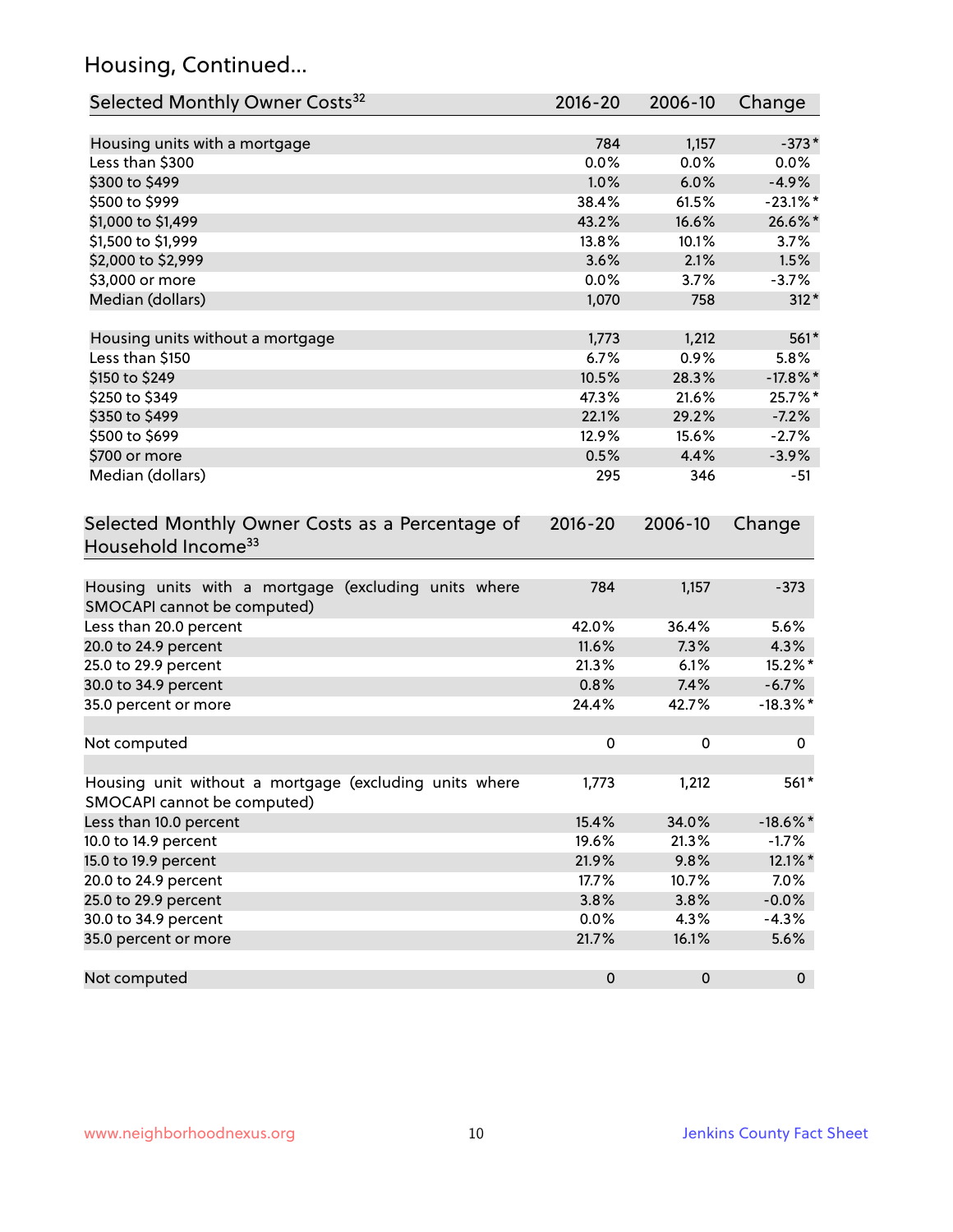### Housing, Continued...

| Gross Rent <sup>34</sup>                                     | $2016 - 20$ | 2006-10 | Change   |
|--------------------------------------------------------------|-------------|---------|----------|
|                                                              |             |         |          |
| Occupied units paying rent                                   | 752         | 501     | $251*$   |
| Less than \$200                                              | 5.6%        | 3.6%    | 2.0%     |
| \$200 to \$499                                               | 26.7%       | 42.9%   | $-16.2%$ |
| \$500 to \$749                                               | 46.1%       | 45.1%   | $1.0\%$  |
| \$750 to \$999                                               | 11.3%       | 6.2%    | 5.1%     |
| \$1,000 to \$1,499                                           | 7.2%        | 2.2%    | 5.0%     |
| \$1,500 to \$1,999                                           | 3.1%        | 0.0%    | 3.1%     |
| \$2,000 or more                                              | 0.0%        | $0.0\%$ | 0.0%     |
| Median (dollars)                                             | 574         | 551     | 23       |
|                                                              |             |         |          |
| No rent paid                                                 | 83          | 255     | $-172$   |
|                                                              |             |         |          |
| Gross Rent as a Percentage of Household Income <sup>35</sup> | $2016 - 20$ | 2006-10 | Change   |
|                                                              |             |         |          |
| Occupied units paying rent (excluding units where GRAPI      | 752         | 464     | 288*     |
| cannot be computed)                                          |             |         |          |
| Less than 15.0 percent                                       | 18.8%       | 14.9%   | 3.9%     |
| 15.0 to 19.9 percent                                         | 6.0%        | 7.1%    | $-1.1%$  |
| 20.0 to 24.9 percent                                         | 16.9%       | 30.2%   | $-13.3%$ |
| 25.0 to 29.9 percent                                         | 11.0%       | 9.5%    | 1.6%     |

| 30.0 to 34.9 percent | 2.7%  | 8.6%  | $-6.0\%$ |
|----------------------|-------|-------|----------|
| 35.0 percent or more | 44.7% | 29.7% | $14.9\%$ |
|                      |       |       |          |
| Not computed         |       | 292   | $-209$   |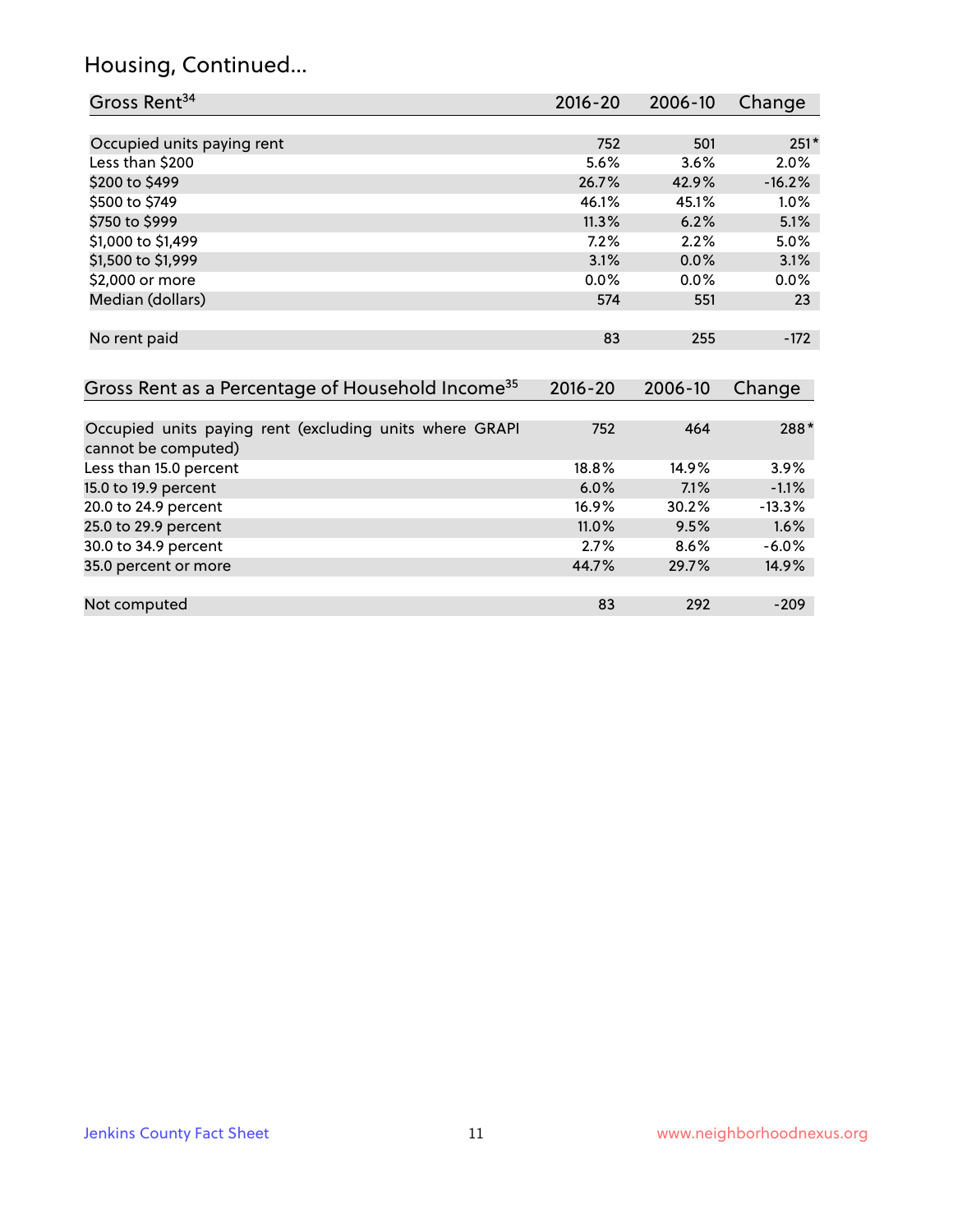# Community Involvement

| Voter Registration and Turnout <sup>36</sup> | 2020  |
|----------------------------------------------|-------|
|                                              |       |
| Active registered voters                     | 5,036 |
| Number voted in Presidential election        | 3.427 |
| Percent voted in Presidential election       | 68.1% |

## Transportation

| Commuting to Work <sup>37</sup>           | 2016-20 | 2006-10 | Change     |
|-------------------------------------------|---------|---------|------------|
|                                           |         |         |            |
| Workers 16 years and over                 | 3,173   | 3,112   | 61         |
| Car, truck, or van - drove alone          | 72.7%   | 78.5%   | $-5.8%$    |
| Car, truck, or van - carpooled            | 12.7%   | 16.7%   | $-4.0%$    |
| Public transportation (excluding taxicab) | $0.0\%$ | 0.6%    | $-0.6%$    |
| Walked                                    | $1.7\%$ | 2.5%    | $-0.8%$    |
| Other means                               | $0.0\%$ | $0.0\%$ | $0.0\%$    |
| Worked at home                            | 12.9%   | 1.6%    | $11.2\%$ * |
|                                           |         |         |            |
| Mean travel time to work (minutes)        | 29.0    | 25.0    | 3.9        |
|                                           |         |         |            |
| Vehicles Available <sup>38</sup>          | 2016-20 | 2006-10 | Change     |
|                                           |         |         |            |
| Occupied housing units                    | 3,392   | 3,125   | 267        |
| No vehicles available                     | 8.8%    | 4.1%    | $4.7\%$ *  |
| 1 vehicle available                       | 32.0%   | 33.2%   | $-1.2%$    |
| 2 vehicles available                      | 40.1%   | 34.0%   | 6.1%       |
| 3 or more vehicles available              | 19.0%   | 28.6%   | $-9.6\%$   |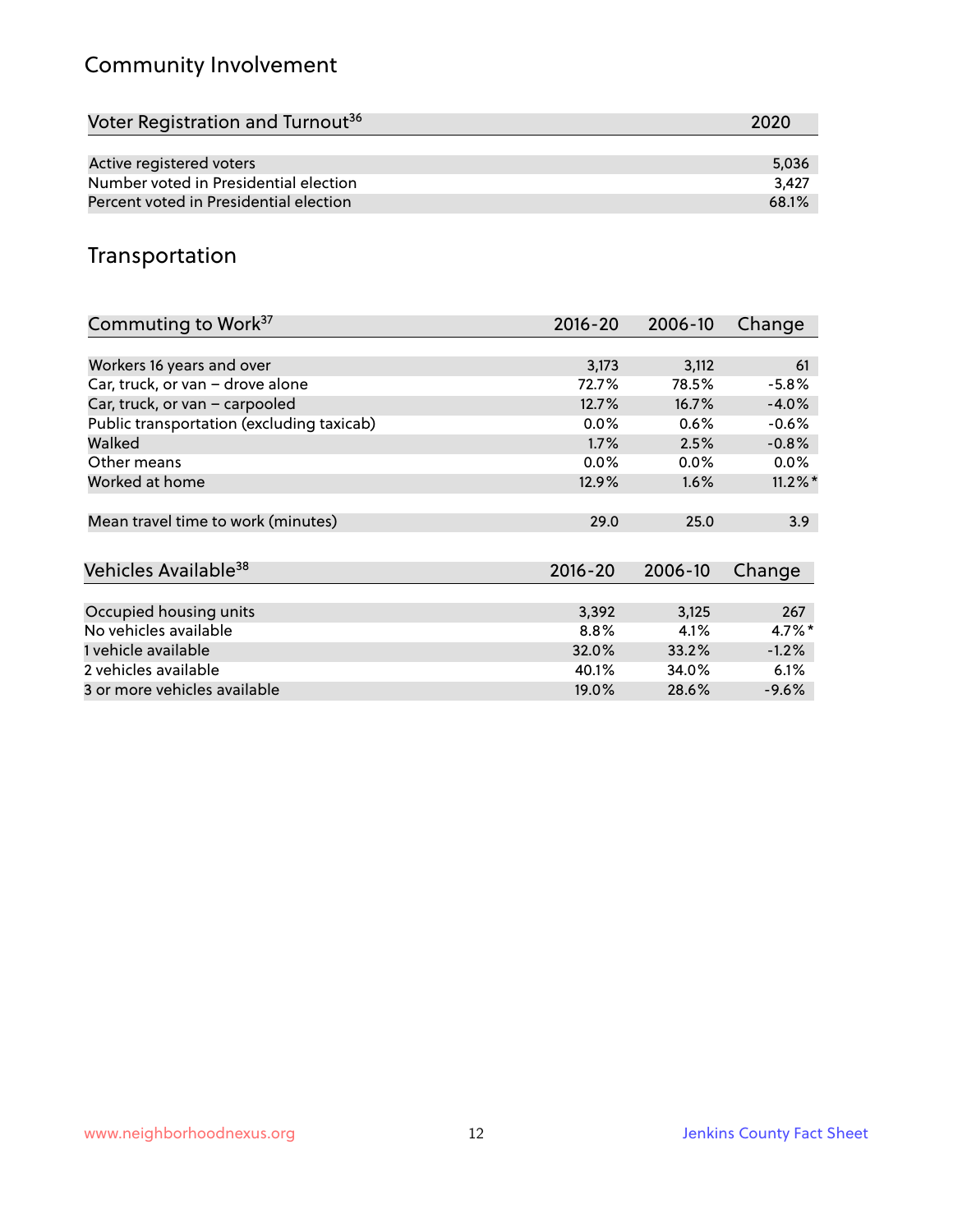#### Health

| Health Insurance coverage <sup>39</sup> | 2016-20 |
|-----------------------------------------|---------|
|-----------------------------------------|---------|

| Civilian Noninstitutionalized Population                | 8,453 |
|---------------------------------------------------------|-------|
| With health insurance coverage                          | 81.7% |
| With private health insurance coverage                  | 42.6% |
| With public health coverage                             | 48.2% |
| No health insurance coverage                            | 18.3% |
| Civilian Noninstitutionalized Population Under 19 years | 1,931 |
| No health insurance coverage                            | 1.1%  |
| Civilian Noninstitutionalized Population 19 to 64 years | 5,074 |
| In labor force:                                         | 3,158 |
| Employed:                                               | 3,041 |
| With health insurance coverage                          | 72.4% |
| With private health insurance coverage                  | 19.7% |
| With public coverage                                    | 8.9%  |
| No health insurance coverage                            | 27.6% |
| Unemployed:                                             | 117   |
| With health insurance coverage                          | 24.8% |
| With private health insurance coverage                  | 19.7% |
| With public coverage                                    | 5.1%  |
| No health insurance coverage                            | 75.2% |
| Not in labor force:                                     | 1,916 |
| With health insurance coverage                          | 68.7% |
| With private health insurance coverage                  | 19.1% |
| With public coverage                                    | 55.2% |
| No health insurance coverage                            | 31.3% |

| <b>Health Factors</b> | <b>Most Recent</b> |
|-----------------------|--------------------|
|                       |                    |

| Premature Death (YPLL before age 75 per 100,000 population, age-adjusted) <sup>40</sup> | 10,221.3 |
|-----------------------------------------------------------------------------------------|----------|
| Average number of Physically Unhealthy Days <sup>41</sup>                               | 6.0      |
| Average number of Mentally Unhealthy Days <sup>42</sup>                                 | 6.1      |
| Low Birthweight Births <sup>43</sup>                                                    | $13.9\%$ |
| Diabetes Prevalence <sup>44</sup>                                                       | 16.7%    |
| HIV Prevalence (per 100,000 population) <sup>45</sup>                                   | 429.0    |
| Rate, Deduplicated ER Visits for Asthma, Ages 0-17 <sup>46</sup>                        | 1,312.0  |